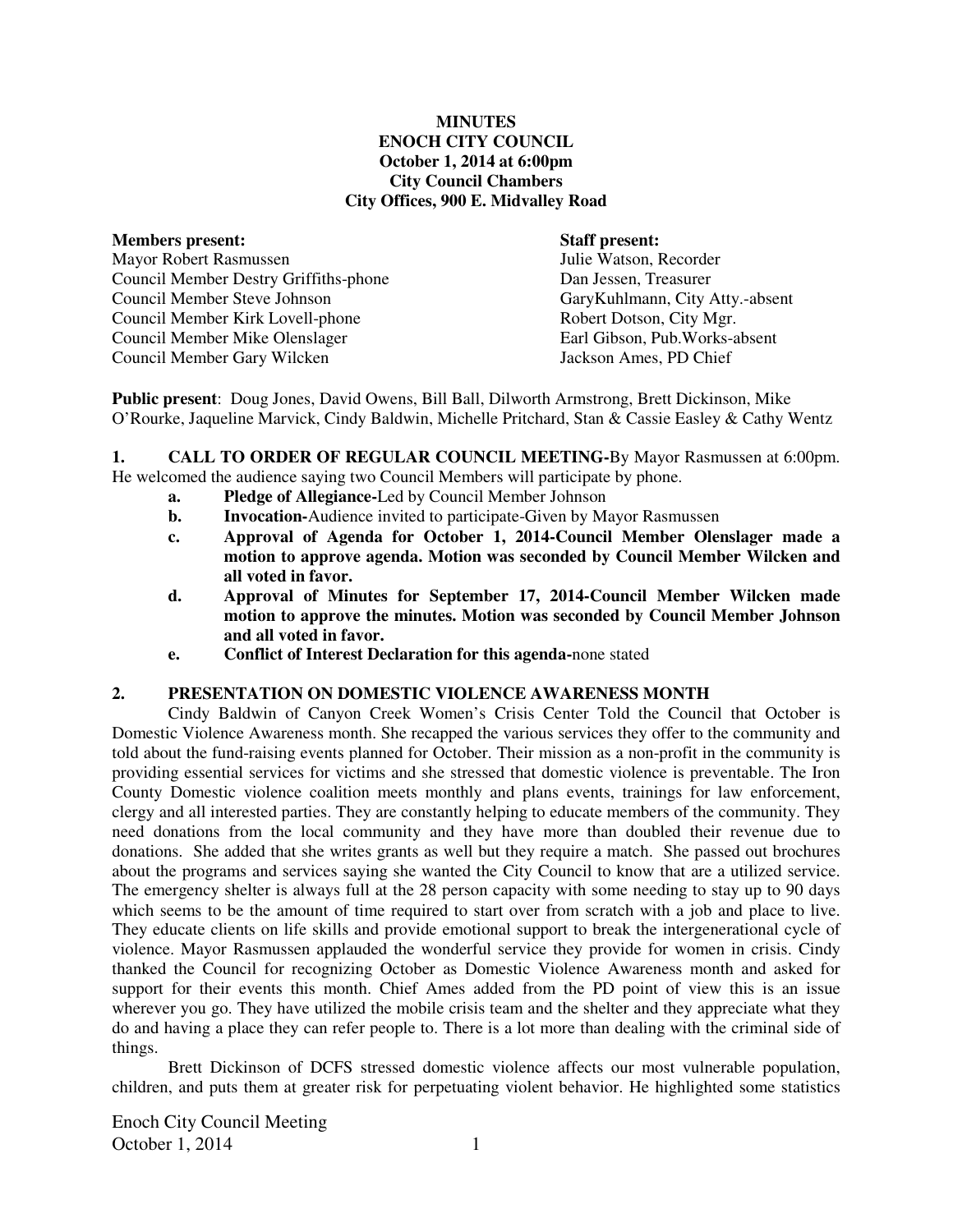adding this happens in Enoch too and Chief Ames can attest to that. We need to discuss it on the local level as this behavior stays in the shadows and it can't be changed unless we talk openly. He added it is incumbent on men in particular as they are usually the perpetrators. Men need to say we will not tolerate this. He told about the Men's Anti Violence Network of Utah and encouraged all to be willing to speak up and not tolerate domestic violence. City Manager Dotson said there is a non-denominational committee that holds training and invites all, especially clergy on how to recognize this problem in community and how to confront and manage it. People often go to church leaders first. Mayor Rasmussen thanked them for coming.

# **3. DISCUSS ISSUES WITH RESIDENTIAL FACILITIES FOR THE ELDERLY IN THE ENOCH ZONING ORDINANCE**

Mayor Rasmussen asked City Manager Dotson to tell the Council what this is about. City Manager Dotson said he had a phone call from a realtor dealing with a business that wants to put a residential facility for the elderly in Enoch. We have not had that request before and in reading the ordinance he found the conditional uses were the same in all zones. He read the requirements saying current regulations impose many limitations that make it very difficult to proceed with a facility and is counter to the City's economic development goals.

He went on to say he contacted the Utah Assisted Living Association and received copious suggestions. This is part of ADA now and we can't discriminate due to age. Draper and Farr West have lost a couple of lawsuits because of this and we should get ahead of the problem.He proposed that the Planning Commission and Economic Development Committee review this and make a recommendation to the Council for needed changes to the ordinance. There was more discussion of possible changes in regard to different zones. It was noted the Utah Health Department and other agencies regulate this type of facility far more than we need to. Mayor Rasmussen asked the City Council what they thought and there was more discussion of the requirements of the different zones and why it is conditional in each zone. If they meet conditions then they are good to go and that protects the character of the community. Mayor Rasmussen said it appears what we have is too restrictive so let the Planning Commission and Economic Development look at it and make a recommendation.

# **4. PUBLIC COMMENTS-**

David Owens wanted to extend appreciation to the City Council and the community for coming out for the Enoch Iron Days Festival despite the rainy weather. The turn-out was impressive and people had a really good time. We had a lot of help from the City especially Brad Kidman who went above and beyond volunteering his time and participating in the bed race and he thanked City Manager Dotson too. They learned from this experience and plan to have it again next year.

**5. CORRESPONDENCE-**Council Member Johnson said Tom Hansen was pleased the ditch was cleaned out and handled the recent storm water just fine. Council Member Wilcken said the rain gauge on the mountain said we had 7" of rain in the month of September.

# **6. COUNCIL/STAFF REPORTS**

City Manager Dotson reported the Water Board will discuss issues with the ratio of surface water vs. underground rights. Also the Water Board will discuss City owned water rights which when originally purchased were thought to be a commercial business incentive but we never developed a policy for that in regard to how the water would be designated or how an entity could apply for it. We are supposed to conserve water and in the same breath we are supposed to use it in order to prove up on it as required by law. We need a policy to let entities or people know what they can do. This may take a few meetings to decide and the Water Board will make a recommendation to the City Council. He reported the test well is drilled but not test pumped yet as we are waiting for the pumping equipment to come from Moab. We drilled to just below 900 feet and went thru a lot of fractures where water is often found. City Manager

Enoch City Council Meeting October 1, 2014 2